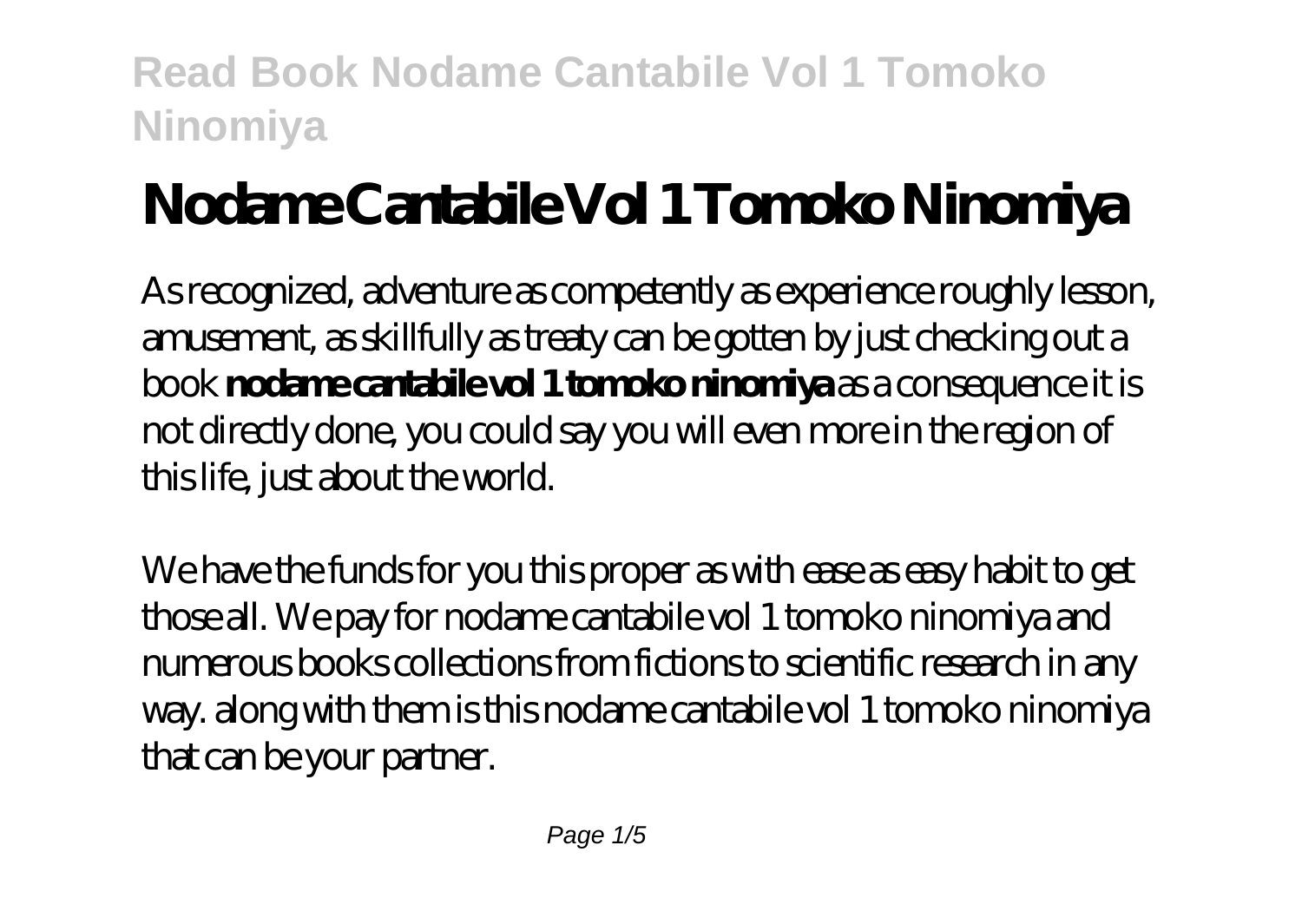is one of the publishing industry's leading distributors, providing a comprehensive and impressively high-quality range of fulfilment and print services, online book reading and download.

 $($ 

### **Slice of Life - Manga - MyAnimeList.net**

Nodame Cantabile)는 일본의 여성 만화잡지인 《Kiss》에  $2001$ 

도모코의 만화작품이다.

**노다메 탄타 방법 - 위키백과, 유리 모두의 배치** Amazon.com Books has the world's largest selection of new and used titles to suit any reader's tastes. Find best-selling books, new Page 2/5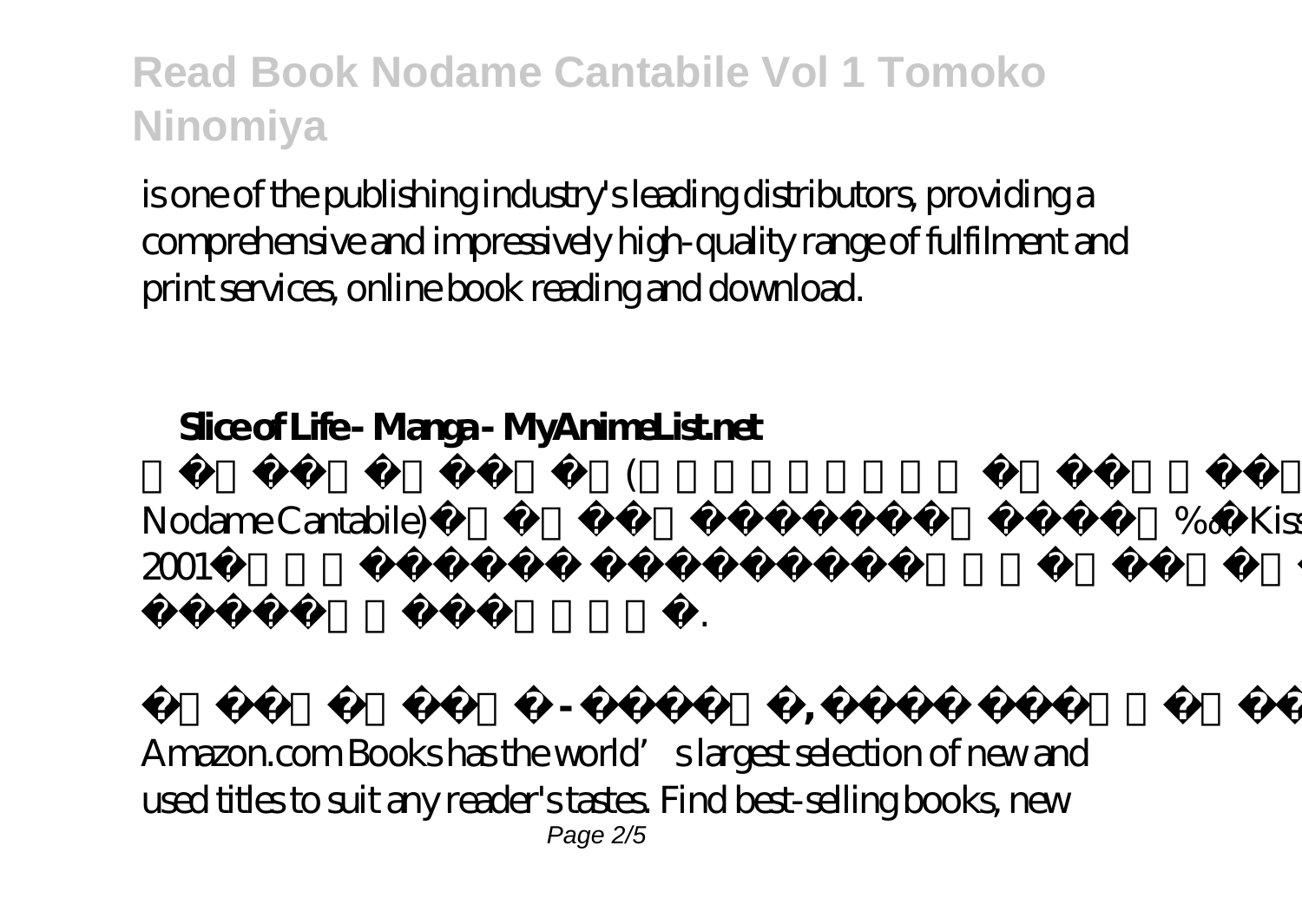releases, and classics in every category, from Harper Lee's To Kill a Mockingbird to the latest by Stephen King or the next installment in the Diary of a Wimpy Kid children's book series. Whatever you are looking for: popular fiction, cookbooks, mystery ...

#### **Ayako Kawasumi - Wikipedia**

Honey and Clover (Japanese: ۲۰۰۰), Hepburn: Hachimitsu to Kurbā) is a Japanese manga series written and illustrated by Chica Umino.It is also known as HachiKuro ( and H&C.It is published by Shueisha, initially serialized from June 2000 to July 2006 in the magazines CUTiEcomic, Young YOU, and Chorus, and collected in ten bound volumes.

## **Honey and Clover - Wikipedia**

Page 3/5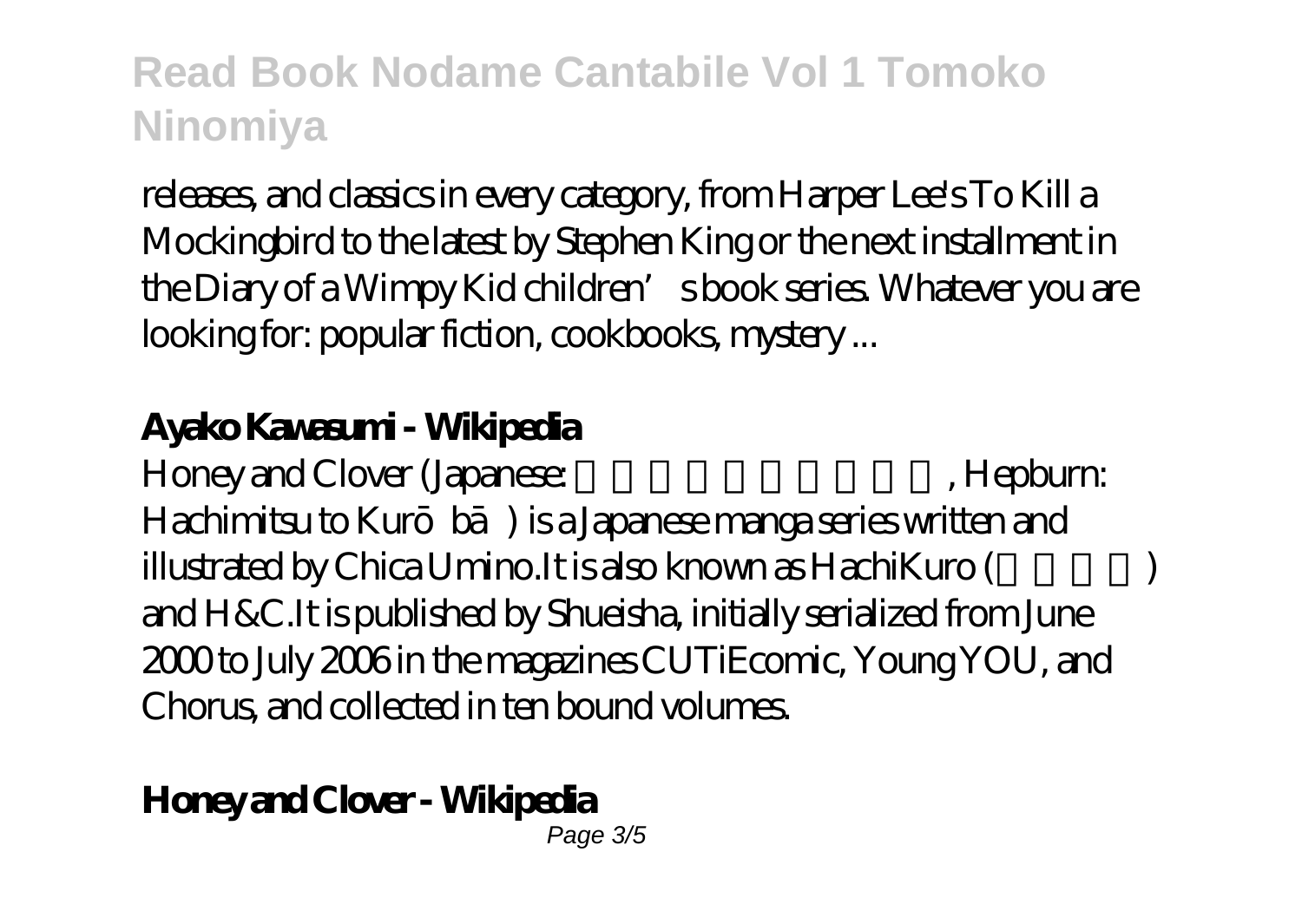Manga, 2013 Finished 1 vol, 6 chp. Boys Love Slice of Life. ... Nodame Cantabile. Manga, 2001 Finished 25 vol, 150 chp. Comedy Romance Slice of Life. Nodame Cantabile. ... Author Ninomiya, Tomoko. Serialization Kiss. Demographic Josei. 8.42 24K Add to List. Hana-kun to Koisuru Watashi.

## **Nodame Cantabile Vol 1 Tomoko**

Ayako Kawasumi (Kawasumi Ayako, born March 30, 1976) is a Japanese voice actress and singer. She is affectionately referred to by her fellow voice actors and fans as "Ayachii )", "Peyaya (Reyaya (Reyaya) ","Ayasumi (Computer said "Aya-n $($ )".She is a skilled pianist as she has played the piano since childhood.